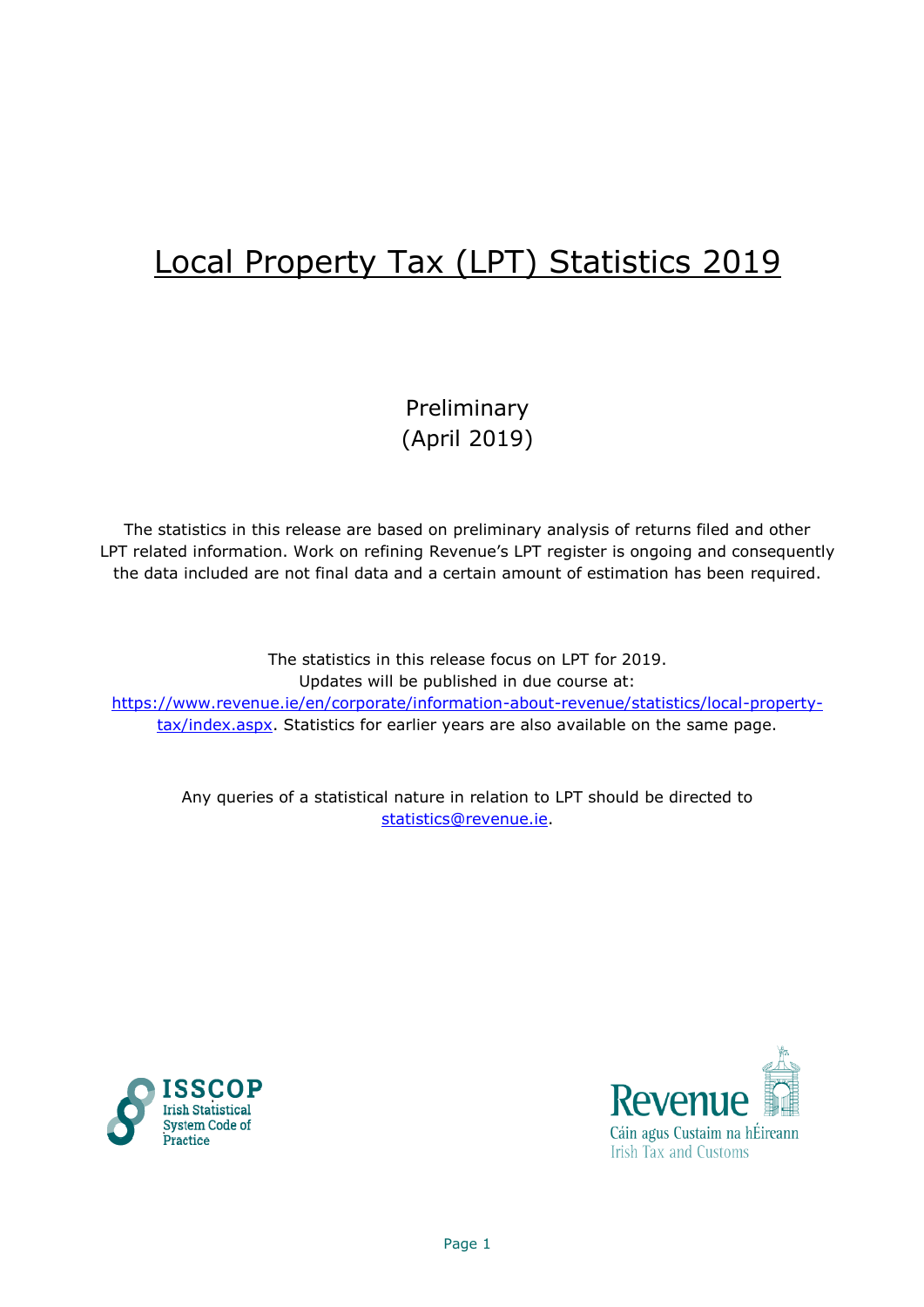# **2019 Receipts**

LPT receipts of €222m have been transferred to the Local Government Fund in 2019 to date.

These receipts also include Household Charge (HHC) arrears. Revenue assumed responsibility for the collection of arrears of HHC from 1 July 2013. Since then  $\epsilon$ 71.5m has been collected (including €0.5m in 2019).

# **2019 LPT Compliance**

The LPT 2019 compliance rate is estimated to be 93% currently, the same as at this time last year, and is expected to increase over the course of the year. \*

Since February 2019, in excess of 150,000 compliance letters, for LPT liabilities for all years, have issued and the compliance campaign is ongoing. While the vast majority of property owners have fully complied with their LPT obligations, there have been a relatively small number of non-compliant cases that left Revenue with no alternative but to deploy compliance sanctions to ensure payment. However, it has been possible to subsequently resolve many of these cases without having to fully follow through with the various sanctions.

Since January 2019, over 350 cases have been selected for referral to Sheriffs or Solicitors. Of these, 29 cases have escalated beyond demand stage to full debt collection/enforcement action.

Since January 2019, 4,400 tax clearance requests were refused on foot of LPT noncompliance, of which almost 97% were subsequently granted clearance following mutually acceptable payment solutions being agreed. Over 1,939 Income Tax and Corporation Tax surcharges have been applied on foot of LPT non-compliance, of the cases for which reviews were requested over 70% of the surcharges have been removed or mitigated following payment of LPT liabilities.

Revenue has continued to deduct LPT at source for 2019 for 89,000 properties subject to mandatory deduction in 2018. In the past month over 1,000 additional deduction instructions have issued to employers/pension providers in respect of non-compliant property owners and a further 13,500 will issue in early April. Further instructions will issue in the coming months in respect of property owners who fail to act on foot of the compliance letters recently issued.

In addition, over 13,680 valuations have been increased arising from a combination of selfcorrection and Revenue challenges.

These numbers will fluctuate over time as property owners opt to regularise their LPT affairs.

<sup>\*</sup>The compliance rate is calculated on an expected Register number extrapolated from Central Statistics Office Census 2011 / 2016 information and data collected from the administration of LPT since 2013. Work is ongoing to validate the Register.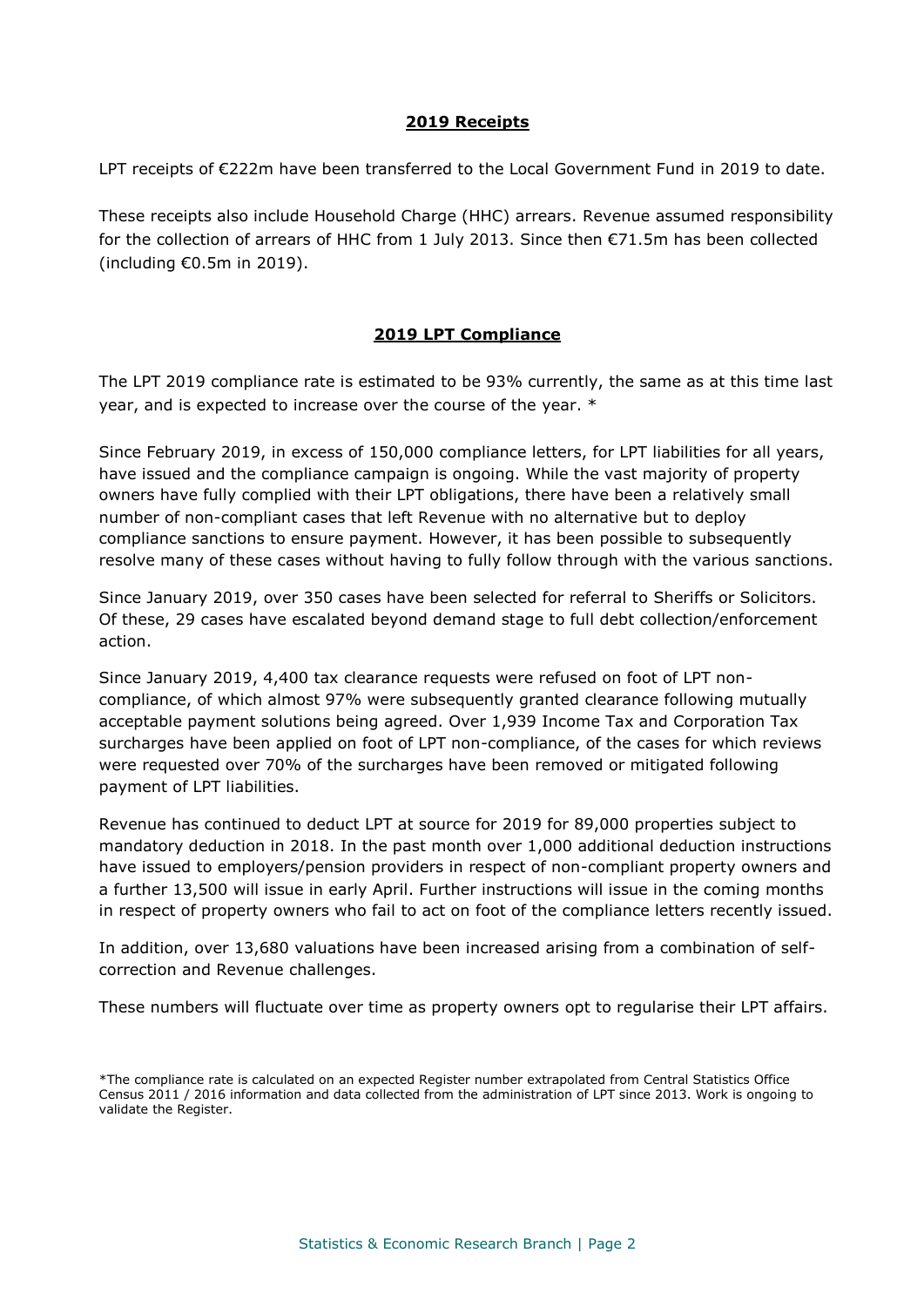## **Local Adjustment Factor for 2019**

Nine Local Authorities availed of the opportunity to vary the rate of LPT for 2019 (compared to the standard LPT rate), covering nearly 0.7m properties (excluding Local Authority owned properties) and advised Revenue of their decision by 28 September 2018.

Revenue has made the necessary changes automatically for property owners.

The table below shows a range of LPT payment amounts for 2019 after the application of the Local Adjustment Factor for LPT 2019.

Where no Local Adjustment Factor changes have been made, the standard LPT rates apply: 0.18% on valuation bands up to  $\epsilon$ 1m, 0.25% on the value over  $\epsilon$ 1m.

| <b>Band</b>    | <b>Property</b><br>Value | <b>Standard</b><br>Rate | $+15%$       | $+10%$                                       | $+7.5%$         | $+2.5%$      | $-10%$ | $-15%$                                                  |
|----------------|--------------------------|-------------------------|--------------|----------------------------------------------|-----------------|--------------|--------|---------------------------------------------------------|
|                | Range                    | $(\epsilon)$            | $(\epsilon)$ | $(\epsilon)$<br>$(\epsilon)$<br>$(\epsilon)$ | $(\mathbf{C})$  | $(\epsilon)$ |        |                                                         |
| 1              | €0-100k                  | 90                      | 104          | 99                                           | 97              | 92           | 81     | 76                                                      |
| $\overline{2}$ | €100-150k                | 225                     | 259          | 247                                          | 242             | 231          | 203    | 191                                                     |
| 3              | €150-200k                | 315                     | 362          | 346                                          | 339             | 323          | 284    | 267                                                     |
| $\overline{4}$ | €200-250k                | 405                     | 466          | 445                                          | 435             | 415          | 365    | 344                                                     |
| 5              | €250-300k                | 495                     | 569          | 544                                          | 532             | 507          | 446    | 420                                                     |
| 6              | €300-350k                | 585                     | 673          | 643                                          | 629             | 600          | 527    | 497                                                     |
| 7              | €350-400k                | 675                     | 776          | 742                                          | 726             | 692          | 608    | 573                                                     |
| 8              | €400-450k                | 765                     | 880          | 841                                          | 822             | 784          | 689    | 650                                                     |
| 10             | €500-550k                | 945                     | 1,087        | 1,039                                        | 1,016           | 969          | 851    | 803                                                     |
| 12             | €600-650k                | 1,125                   | 1,294        | 1,237                                        | 1,209           | 1,153        | 1,013  | 956                                                     |
| 14             | €700-750k                | 1,305                   | 1,501        | 1,435                                        | 1,403           | 1,338        | 1,175  | 1,109                                                   |
| 16             | €800-850k                | 1,485                   | 1,708        | 1,633                                        | 1,596           | 1,522        | 1,337  | 1,262                                                   |
| 18             | €900-950k                | 1,665                   | 1,915        | 1,831                                        | 1,790           | 1,707        | 1,499  | 1,415                                                   |
| €1m            | €1m+                     | 1,800                   | 2,070        | 1,980                                        | 1,935           | 1,845        | 1,620  | 1,530                                                   |
| €1.5m          | $£1m+$                   | 3,050                   | 3,508        | 3,355                                        | 3,279           | 3,126        | 2,745  | 2,592                                                   |
|                |                          | 22<br><b>Councils</b>   | Longford     | Wexford<br>Laois                             | <b>Limerick</b> | Waterford    | Fingal | <b>Dublin City</b><br><b>DLR</b><br><b>South Dublin</b> |

(Please note that rounding may affect figures displayed)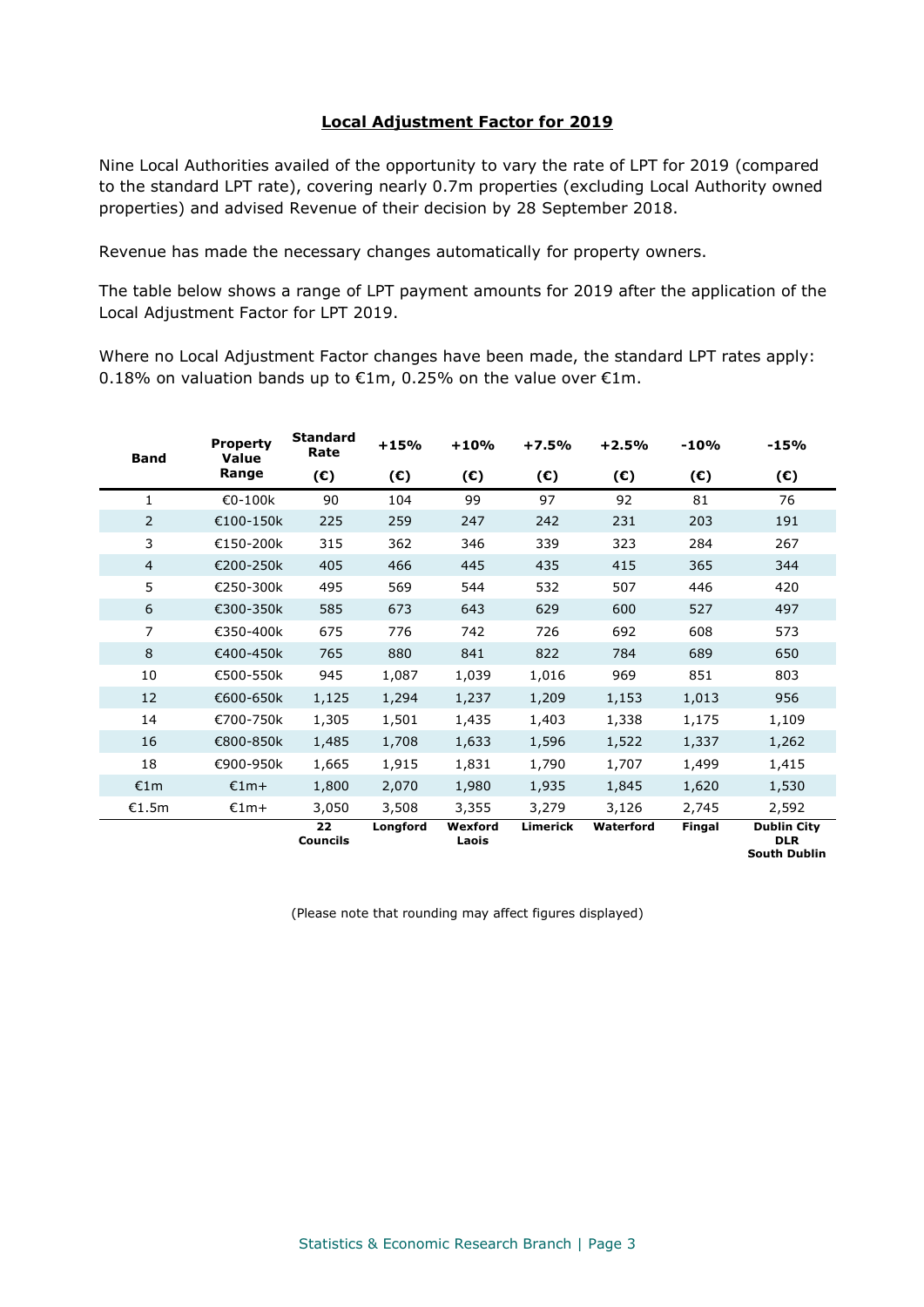## **Local Authority Analysis – Collection and Compliance to Date for 2019**

This analysis is preliminary. There is an element of estimation with regard to the distribution of numbers and amounts by Local Authority.

| Local                   | <b>Properties Returned *</b> | <b>Compliance Rate **</b> | <b>LPT Collected ***</b> |
|-------------------------|------------------------------|---------------------------|--------------------------|
| <b>Authority</b>        | 2019 LPT<br>(000s)           | 2019 LPT<br>(%)           | 2019 LPT<br>(€ million)  |
| Carlow                  | 22.2                         | 94.1                      | 2.4                      |
| Cavan                   | 29.5                         | 93.1                      | 2.8                      |
| Clare                   | 51.3                         | 94.6                      | 6.4                      |
| Cork City               | 52.6                         | 94.1                      | 7.0                      |
| Cork County             | 162.0                        | 94.6                      | 24.7                     |
| Donegal                 | 69.6                         | 88.3                      | 7.0                      |
| Dublin City             | 221.9                        | 90.9                      | 41.3                     |
| Dún Laoghaire-Rathdown  | 81.2                         | 95.1                      | 24.1                     |
| Fingal                  | 100.9                        | 96.3                      | 17.6                     |
| Galway City             | 31.3                         | 95.0                      | $5.2$                    |
| Galway County           | 69.6                         | 93.7                      | 8.8                      |
| Kerry                   | 66.3                         | 92.5                      | 9.4                      |
| Kildare                 | 76.5                         | 94.0                      | 11.6                     |
| Kilkenny                | 35.7                         | 93.7                      | 4.5                      |
| Laois                   | 29.6                         | 93.8                      | 3.1                      |
| Leitrim                 | 15.5                         | 91.0                      | 1.4                      |
| Limerick City & County  | 76.5                         | 93.1                      | 9.9                      |
| Longford                | 16.5                         | 91.9                      | 1.7                      |
| Louth                   | 48.5                         | 91.5                      | 5.5                      |
| Mayo                    | 57.1                         | 92.0                      | 6.9                      |
| Meath                   | 66.5                         | 93.3                      | 9.1                      |
| Monaghan                | 22.2                         | 92.7                      | 2.5                      |
| Offaly                  | 27.8                         | 92.2                      | 3.0                      |
| Roscommon               | 27.1                         | 93.7                      | 2.7                      |
| Sligo                   | 29.4                         | 92.7                      | 3.3                      |
| South Dublin            | 95.5                         | 95.4                      | 13.9                     |
| Tipperary               | 63.1                         | 93.6                      | 7.5                      |
| Waterford City & County | 49.6                         | 93.0                      | 5.7                      |
| Westmeath               | 34.6                         | 93.2                      | 3.8                      |
| Wexford                 | 62.5                         | 94.2                      | 8.1                      |
| Wicklow                 | 51.4                         | 94.8                      | 9.3                      |
|                         | 1,844                        | 93.3                      | 270                      |

(Please note that rounding may affect figures displayed)

\* Includes rollover instructions (0.80m), new instructions (0.80m), Local Authority owned properties returned to date (0.14m), work items (0.02m) and properties where mandatory deduction at source (0.10m) is applied. \*\* Due to rounding, the compliance rate may not match when estimated from total figures above. The compliance rate is calculated on an expected Register number extrapolated from Central Statistics Office Census 2011 / 2016 information and data collected from the administration of LPT since 2013. Work is ongoing to validate the Register. \*\*\* LPT collected for 2019 includes €60m in prepayments received in 2018 and €210m to date in 2019. Receipts transferred to the Local Government Fund in 2019 (to date) also include €11m in LPT for earlier years and €0.5m of Household Charge.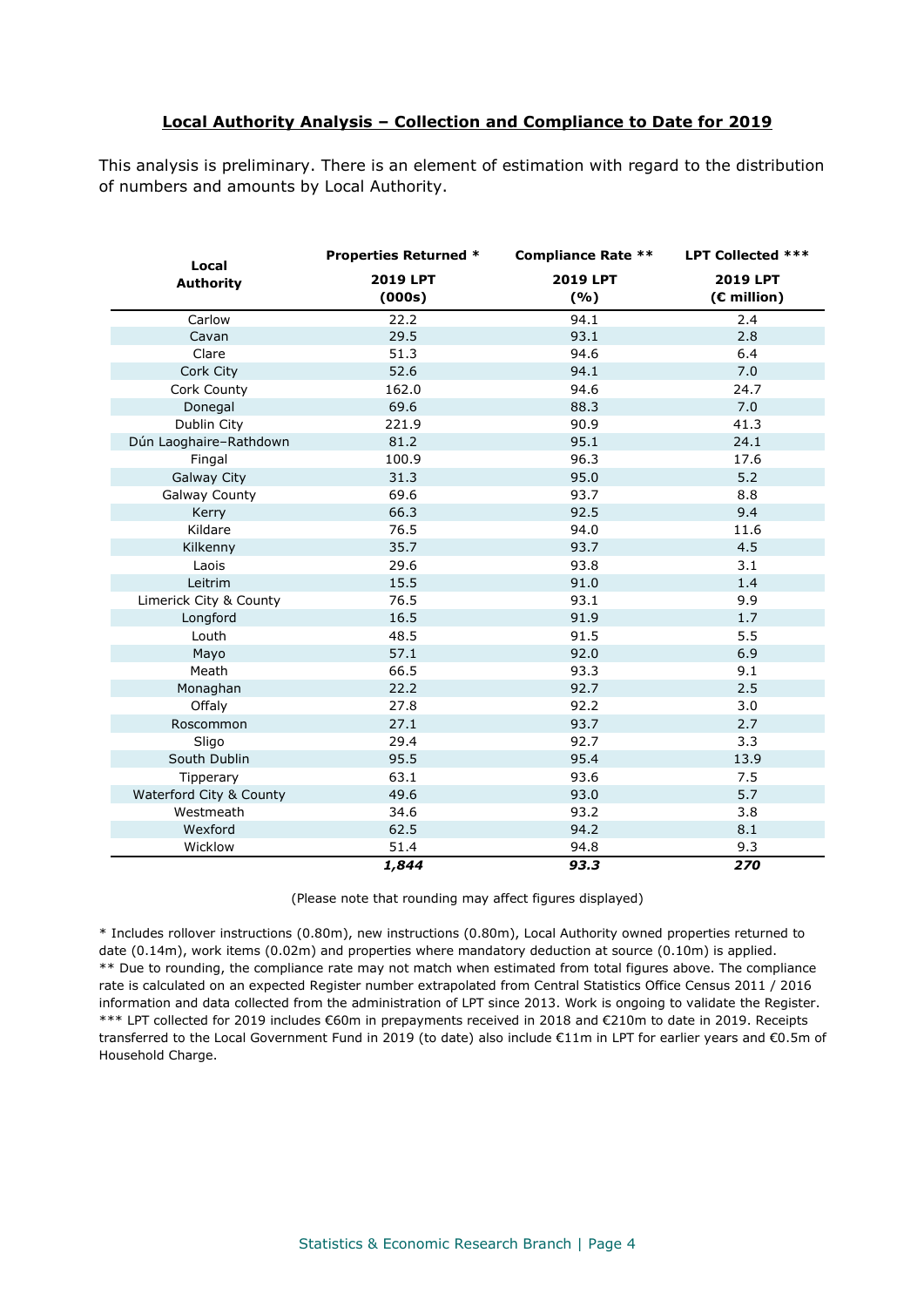# **Local Authority Analysis – Mandatory Deduction at Source for 2019**

Mandatory deduction at source for LPT has been applied for approximately 90,000 properties for 2019 LPT. The table below shows the distribution of these properties by Local Authority in each year.

These figures can fluctuate as property owners regularise their affairs. Analysis is preliminary and there is an element of estimation with regard to the distribution of numbers by Local Authority.

| Local               | <b>Mandatory Deduction</b><br><b>At Source Properties</b> |  |  |
|---------------------|-----------------------------------------------------------|--|--|
| <b>Authority</b>    | <b>2019 LPT</b><br>( %)                                   |  |  |
| Carlow              | $\overline{1.4}$                                          |  |  |
| Cavan               | 1.8                                                       |  |  |
| Clare               | 2.8                                                       |  |  |
| Cork City           | 2.2                                                       |  |  |
| Cork Co             | 9.2                                                       |  |  |
| Donegal             | 3.5                                                       |  |  |
| Dublin City         | 9.7                                                       |  |  |
| <b>DLR</b>          | 2.5                                                       |  |  |
| Fingal              | 6.1                                                       |  |  |
| <b>Galway City</b>  | 1.5                                                       |  |  |
| Galway Co           | 4.0                                                       |  |  |
| Kerry               | 2.8                                                       |  |  |
| Kildare             | 4.9                                                       |  |  |
| Kilkenny            | 2.2                                                       |  |  |
| Laois               | 2.3                                                       |  |  |
| Leitrim             | 0.8                                                       |  |  |
| Limerick City & Co  | 4.4                                                       |  |  |
| Longford            | 0.9                                                       |  |  |
| Louth               | 3.5                                                       |  |  |
| Mayo                | 2.7                                                       |  |  |
| Meath               | 4.7                                                       |  |  |
| Monaghan            | 1.2                                                       |  |  |
| Offaly              | 1.8                                                       |  |  |
| Roscommon           | 1.5                                                       |  |  |
| Sligo               | 1.6                                                       |  |  |
| South Dublin        | 5.6                                                       |  |  |
| Tipperary           | 3.4                                                       |  |  |
| Waterford City & Co | 3.0                                                       |  |  |
| Westmeath           | 2.3                                                       |  |  |
| Wexford             | 3.3                                                       |  |  |
| Wicklow             | 2.6                                                       |  |  |
|                     | 100                                                       |  |  |

(Please note that rounding may affect figures displayed)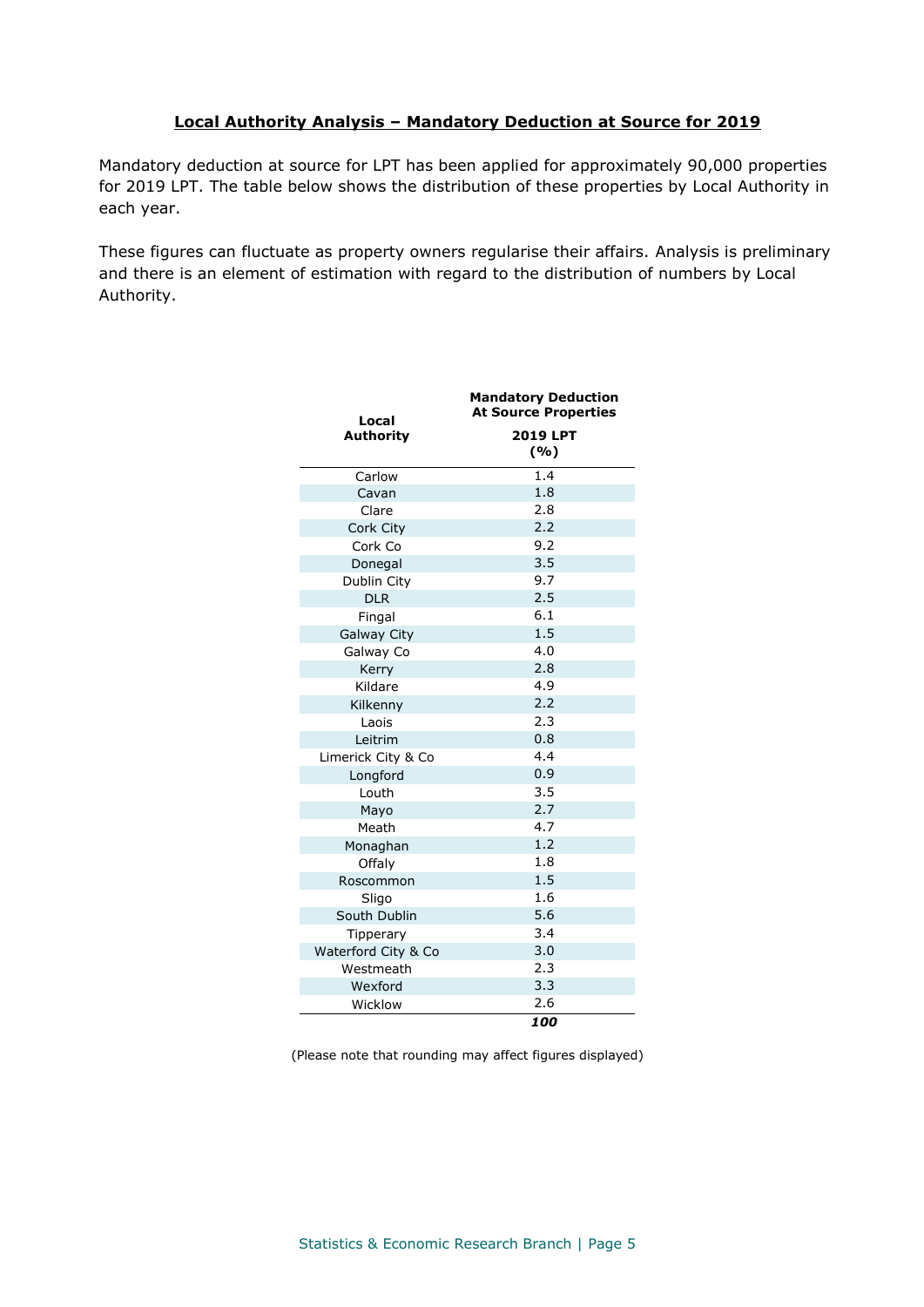## **Payment Types for 2019**

| <b>Payment Type</b>        | 2019 LPT*<br>(%) |
|----------------------------|------------------|
| Annual Debit Instruction** | 18.1             |
| Credit Card                | 6.6              |
| Debit Card                 | 16.8             |
| Direct Debit               | 24.2             |
| Single Debit Authority     | 0.8              |
| Deduct at Source           | 15.6             |
| Service Provider           | 13.0             |
| Other Payment              | 4.9              |
|                            | 100              |

(Please note that rounding may affect figures displayed)

\* 2019 figures are preliminary estimates, based on 2018 rollover and new instructions received to date for 2019.

\*\* Annual Debit Instruction (ADI) is an elective payment method for one year or for multiple years.